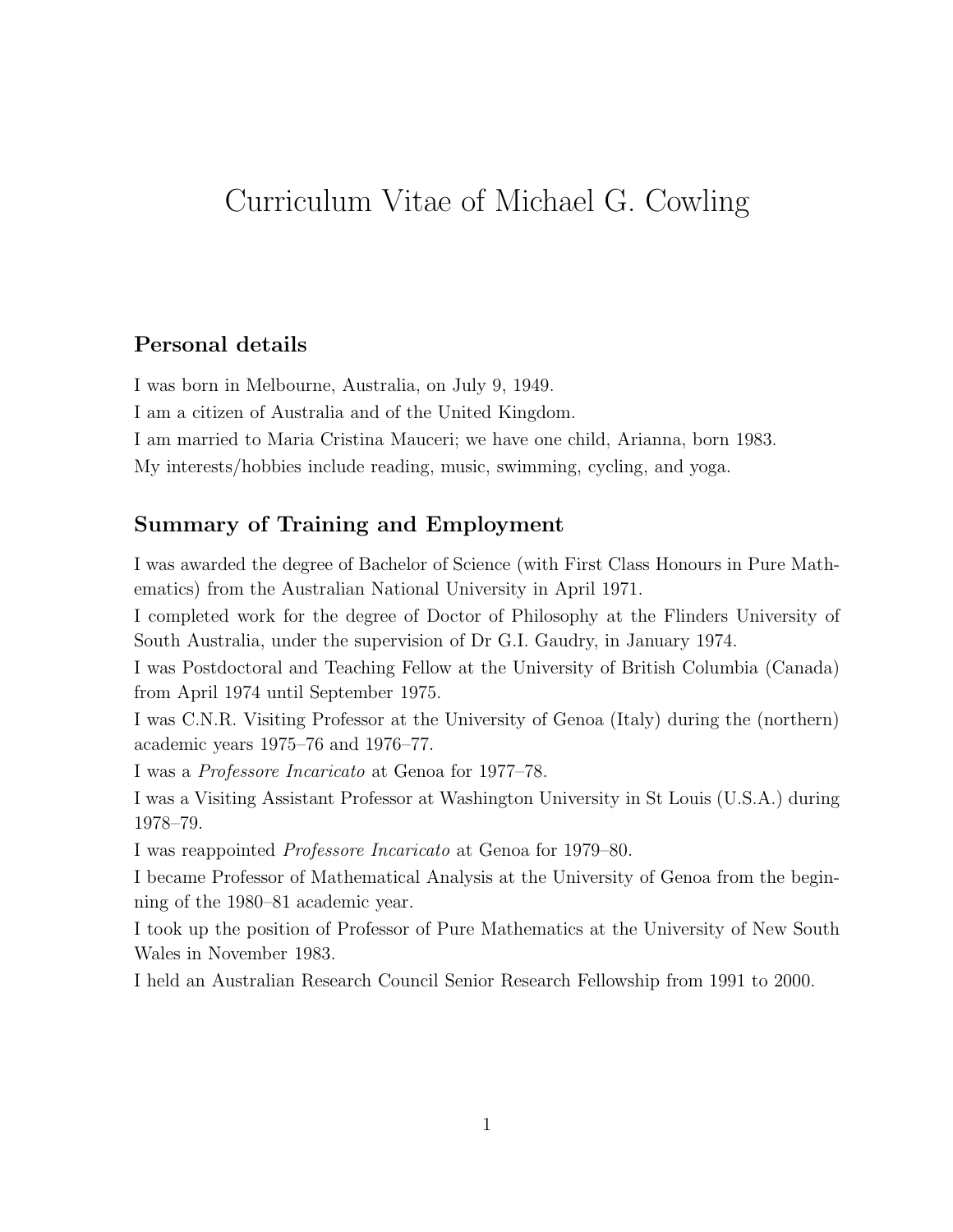### **Scholarships, Honours, etcetera**

I was awarded the Special Exhibition for Chemistry and a General Exhibition at the 1966 Victorian Matriculation Examinations, and was Dux of Melbourne Grammar School. I was a National Undergraduate Scholar at the Australian National University 1967–70. I held a Commonwealth Postgraduate Research Award 1971–74. I was awarded the Australian Mathematical Society Medal in 1989. I held Australian Research Council Senior Research Fellowships 1991–2000. I was elected to Fellowship of the Australian Academy of Science in 1993. I was awarded an Anthony Mason Fellowship by UNSW in 1995. I was given the title of Scientia Professor in 2001.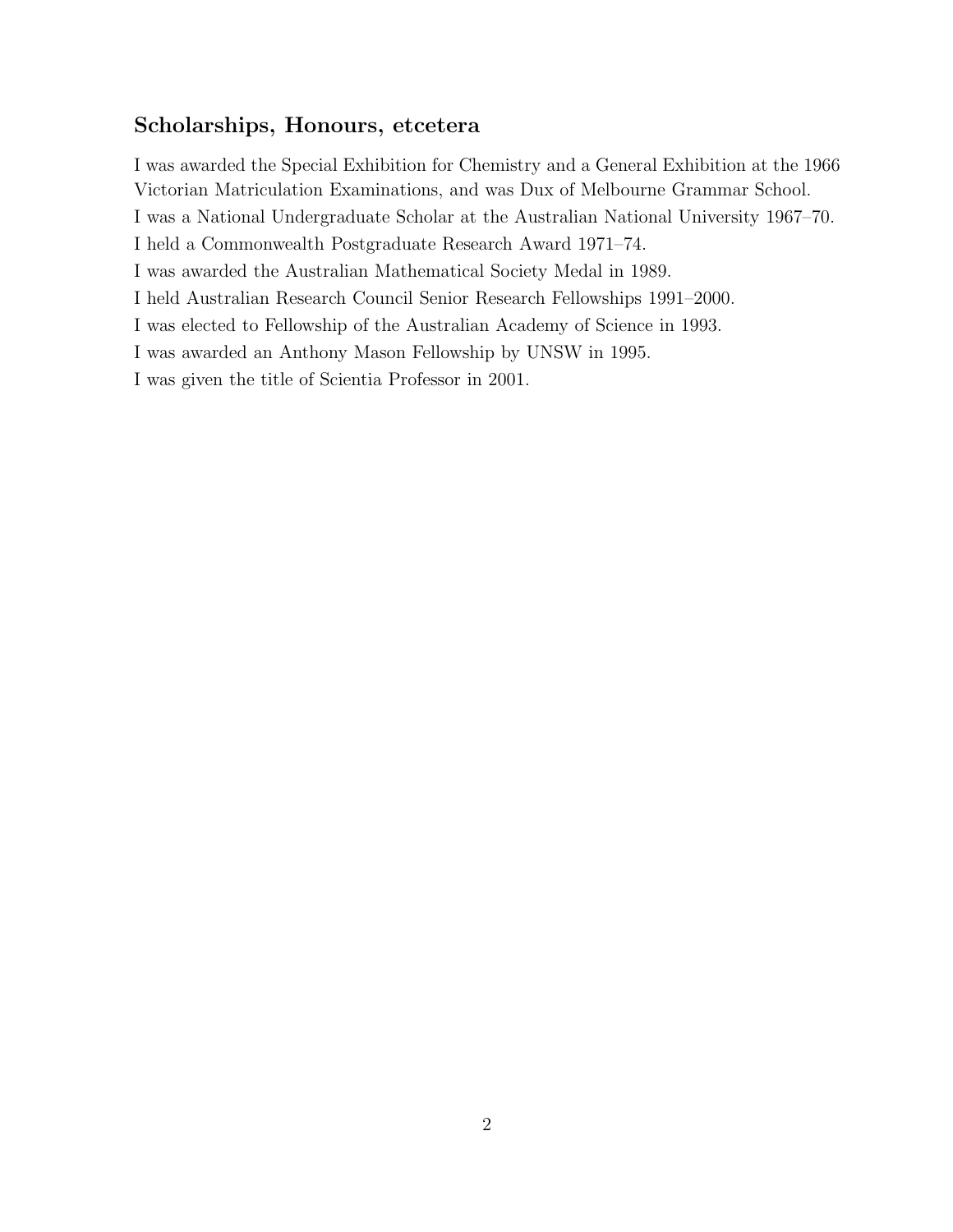# **TEACHING**

## **Undergraduate Teaching**

At U.B.C., I taught one section of Mathematics 100.

At the University of Genoa, I taught a range of courses: Functional Analysis, Probability and Statistics, Mathematical Analysis I, and Mathematical Analysis II.

I taught several courses at Washington University in St Louis, namely, Mathematics 117 (elementary differential calculus), Mathematics 218 (calculus of several variables), and Mathematics 411 (rigorous one-variable calculus).

At the University of New South Wales, I have taught a variety of subjects. These include the General Studies subject "The Computer — Its Impact, Significance and Uses" and the first year subjects Discrete Mathematics (10.081), Mathematics I (10.001) — Algebra, and Higher Mathematics I (MATH1141) — Algebra. At second year level I have taught Multivariable Calculus (10.1113) and Complex Analysis (10.1114). At third year level, I have taught the ordinary level subjects Ordinary Differential Equations (10.1125), Differential Geometry (10.1522), and Foundations of Calculus (10.1128), and the higher level subjects Functional Analysis (10.122B), Higher Ordinary Differential Equations (10.1425), Topology and Differential Geometry of Surfaces (MATH3760), Calculus on Manifolds (MATH3770), and Geometry (MATH3780).

I have also presented fourth year courses at UNSW, on Lie Groups, on Groups of Isometries of Manifolds and Graphs, on Banach Algebras, on Wavelets, and on Fermat's Last Theorem; these were conceived and presented as introductions to mathematical research areas.

In Italy, I supervised the (4th year) theses of E. Mantero and M. Mazzarello. At UNSW, I supervised the (4th year) theses of M. Masuda, L. Walsh, A. Banner, A. Mah, T.M. Cao, A. Thomas and D. Harvey; I am currently supervising the project of R. McCallum.

## **Postgraduate Teaching and Supervision**

I supervised the Ph.D. theses of Hendra Gunawan, Brian Dorofaeff, Wilfried Paus and Alessandro Veca (Milano; joint with S. Meda), and the M.Sc. theses of Adrian Banner and Oldrich Klima. I also supervised the M.Sc.Tech. thesis of Dimas Touma. I am currently supervising the Ph.D. theses of Abdul Alghofari, Ben Warhurst, and Keith Rogers.

I have taught a number of postgraduate courses in Italy, on Real Analysis, on Harmonic Analysis and on Representation Theory.

At UNSW, I organised a seminar "Analysis on the Sphere" for members of staff and graduate students; this ran in 2001 and 2002.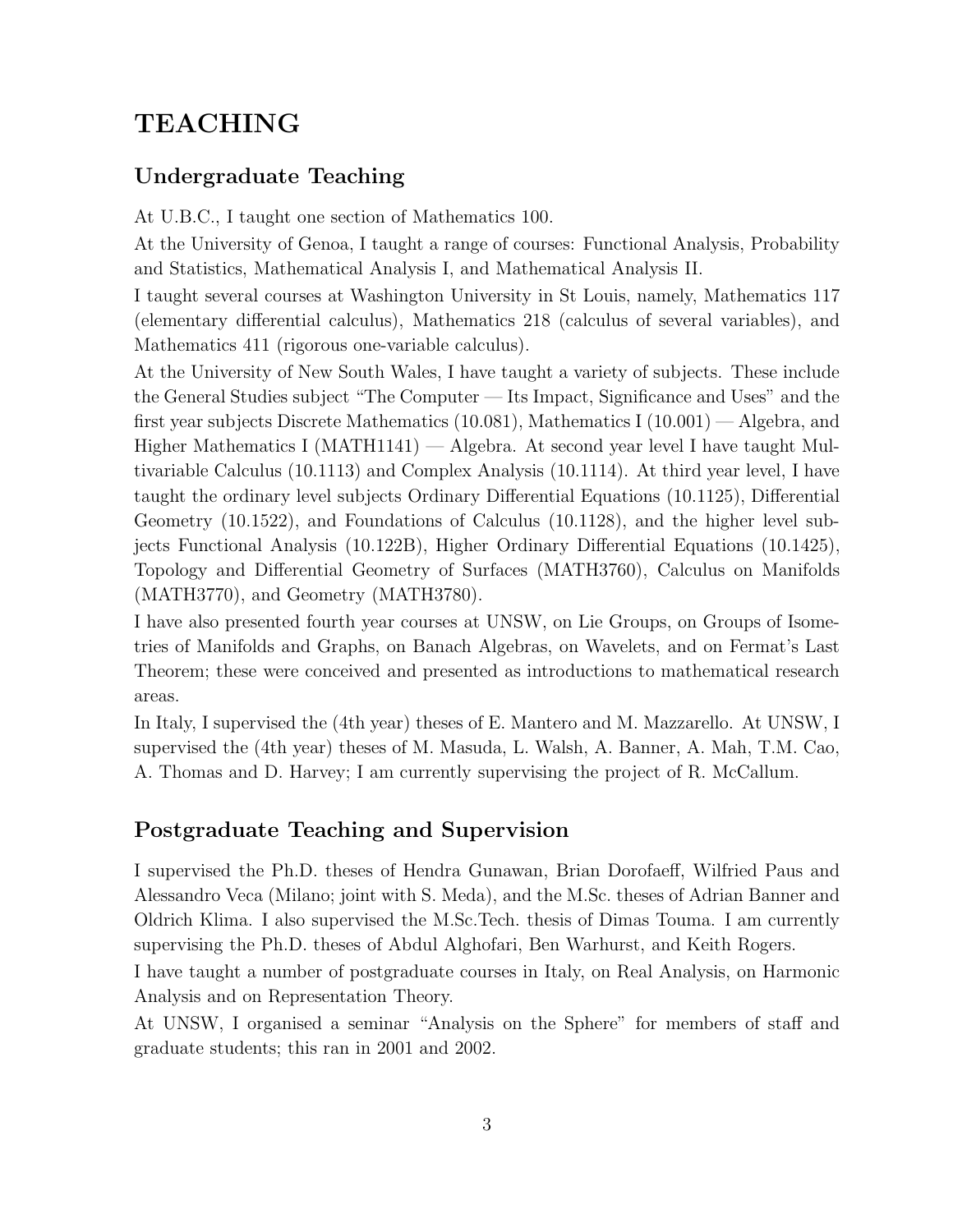## **RESEARCH**

#### **Research Interests**

My research is centred on Harmonic Analysis. This branch of Mathematics attempts to understand complex phenomena in terms of simpler phemonena. For instance, early astronomers who worked in terms of geocentric models of the universe observed that the planets moved around the heavens in a somewhat irregular fashion. Ptolemy of Alexandria is credited with the idea of resolving these complex motions into a sum of circular motions; I consider this attempt to be an early example of harmonic analysis. Another instructive example is musical; a violin and a flute sound different even when they are playing the "same" note. This is now explained by saying that a flute produces a "pure" (or harmonicfree) tone, while a violin produces a "complex" tone rich in "harmonics", which are resonances at frequencies which are multiples of the basic frequency. The characteristic timbre of an instrument is determined by the harmonics present in its sound, and by their relative intensities. One area in which I work, multiplier theory, can be explained in this model. Muting or damping an instrument alters the timbre by altering the relative intensities of the various harmonics. The fundamental tone may be reduced in intensity by 20% (say), while the first harmonic is reduced by 30%, the second by 40%, and the other harmonics are reduced by other factors. Multiplier theory examines the effect on the whole of multiplying each of the components by a given factor.

Another area in which I work, harmonic analysis on Lie groups, is a more recent development. For many years, Fourier analysts studied phenomena in space by resolving them into so-called plane waves, which are mathematically very simple objects, at least in a space which is the same in all directions and "flat", i.e., in which the laws of Euclidean geometry hold. Since Einstein's theory of general relativity, there has been much speculation that "space-time" is not flat, and various cosmological models are based on "curved space-time". Harmonic analysis on Lie groups attempts to describe in a "natural" way (in terms of the symmetries of the "space-time") the appropriate simple phenomena which are the building blocks for complex phenomena, and how to effect the analysis.

I spent one year working with the Investments Division of the AMP insurance company. Large financial institutions are faced with the problem of investing their funds in such a way as to maximise the returns and to minimise the risk. Asset allocation is a problem of stochastic optimisation; the returns on assets such as shares can not be foretold accurately, but they can be modelled probabilistically. For a given portfolio, the expected return and the risk can be calculated, and optimal portfolios are those which minimise risk for a given expected return. I designed and wrote an optimiser to do this. If one measures risk using the variance of a portfolio, this is straightforward; my contribution is to do this using "below target variance" (also known as "downside risk") as the measure of risk.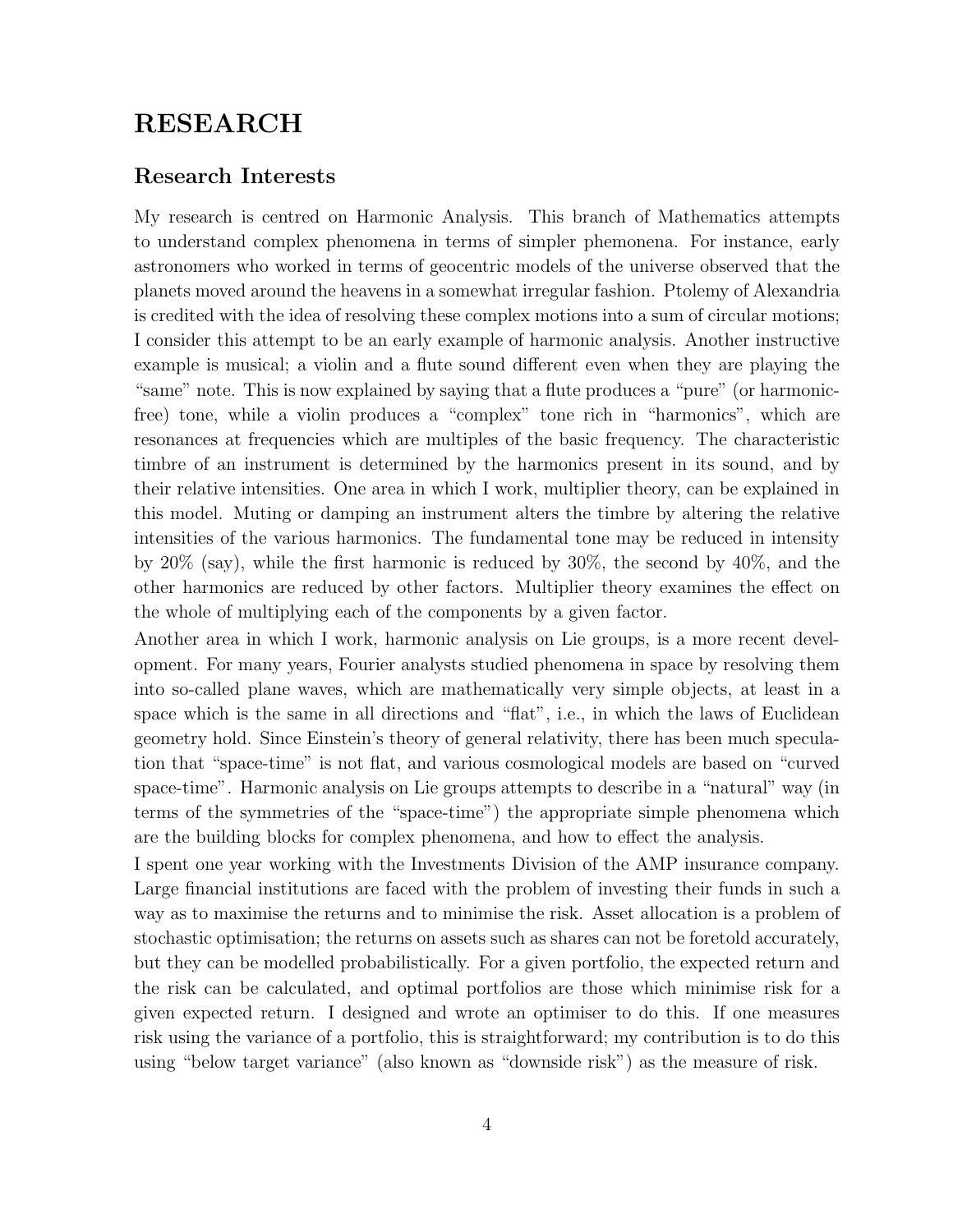## **Research Grants**

I have a well-established history of successful applications for competitively funded research grants. In Australia, my main source of funding has been the Australian Research Grants Scheme and its successor the Australian Research Council. I have been a Principal Investigator of thirteen A.R.G.S.–A.R.C. funded projects, which, together with my Senior Research Fellowship, have brought in about three million dollars.

#### **International Contacts**

I have been a "keynote speaker" at a number of international conferences, including the following, in the last five years:–

- I outlined the mathematical achievements of Alessandro Fig`a-Talamanca at the Conference to Celebrate his Sixtieth Birthday held in Ponza, Italy, in June 1998.
- I was one of the principal speakers at the Satellite Meeting of the International Congress of Mathematicians on Harmonic Analysis and Banach Space Theory, held at the University of Kiel in August 1998.
- I gave the Rubio de Francia Memorial Lecture at the *Universidad Auton´oma de Madrid* in June 2000.
- I was one of the plenary speakers at the Indonesian National Mathematics Conference at the *Institut Teknologi Bandung* in July 2000.
- I was one of the principal speakers at the conference on Harmonic Analysis held at the *Accademia Nazionale dei Lincei* in May 2001.
- I was one of the plenary speakers at the Indonesian National Mathematics Conference at the University of Malang in July 2002.
- I was one of the principal speakers at the Satellite Meeting of the International Congress of Mathematicians on Harmonic Analysis held in Hangzhou, China, in August 2002.

I have held visiting appointments for one month or more at the universities of New South Wales (1981), Nancy I (1982), Heidelberg (1982), Chicago (1983 and 1996), Mathematical Sciences Research Institute (1988 and 1992), Genoa (many times), and Metz (1995), and at the Technion (1998).

I have given invited lectures, colloquia, seminars, and so forth, in universities and at mathematical meetings in Australia, Canada, Denmark, France, Germany, Indonesia, India, Israel, Italy, New Zealand, Poland, Singapore, Spain, Sweden, Switzerland, the United Kingdom and the United States of America.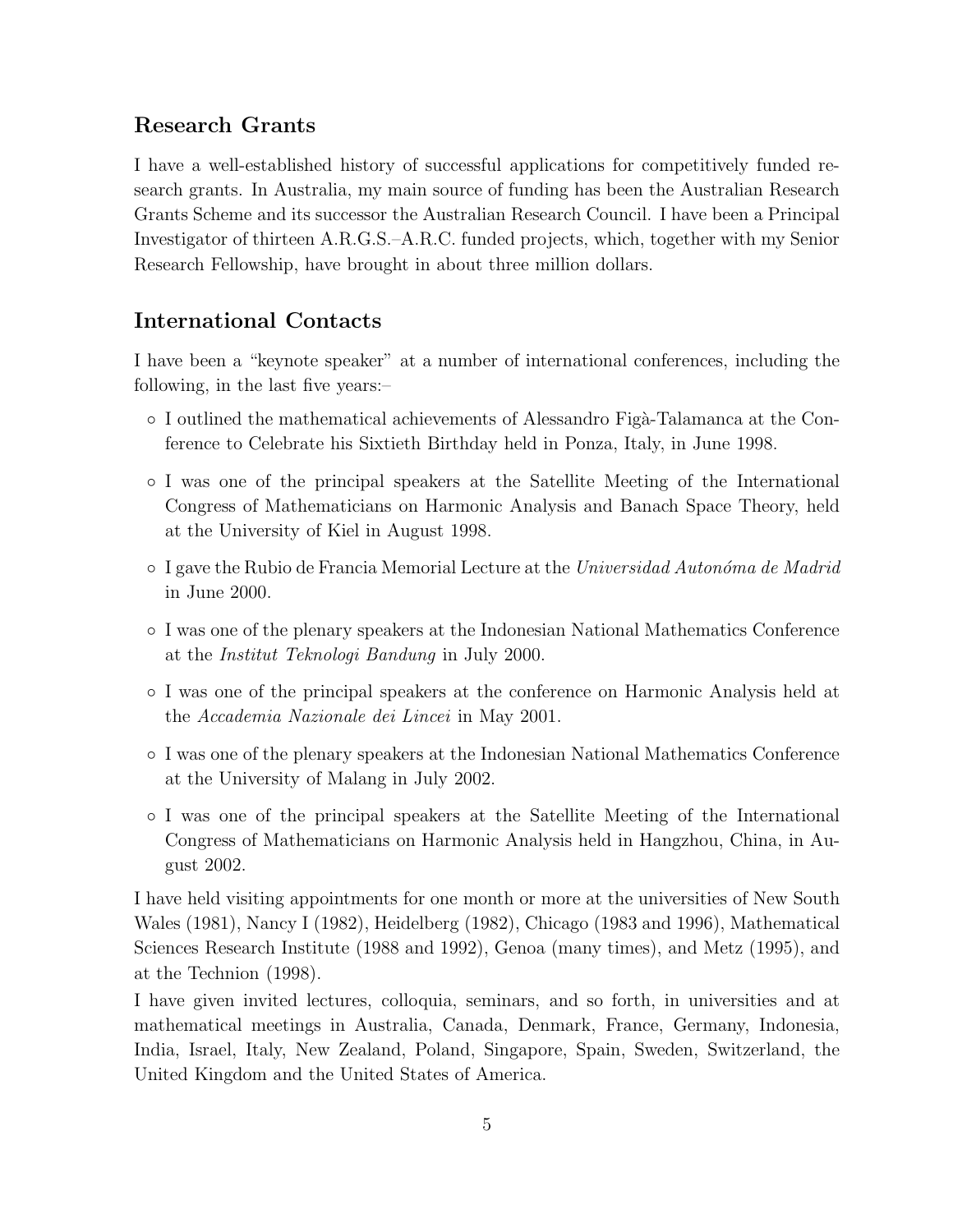# **PROFESSIONAL SERVICE**

## **Service in my own University**

Over the years, I have been involved with many aspects of academic administration. This began at the University of Genoa, where I was Director of the Mathematics Institute for the 1982–83 academic year.

At the University of New South Wales, my involvement with administration has been almost continuous. Here are some of the recent highlights of my activity:–

- I represented the School of Mathematics on the Faculty of Science Research Committee in 1989, 1990, 1995–97, and 2002.
- I represented the School of Mathematics on the Faculty of Science Professorial Promotion Committee in 1990, 1992, 1996, 2001 and 2002.
- I have been a member of the Academic Board since June 2000.
- I have been Head of the School of Mathematics since August 2002.

## **Conference organisation**

I have organised a number of conferences, workshops and meetings; the most recent of these was a short international conference in June 2001 to celebrate Emeritus Professor George Szekeres' ninetieth birthday.

## **Editing, reviewing and refereeing**

I was Editor of the *Bulletin of the Australian Mathematical Society* from July 1996, to July 2002. I am a (non-managing) editor of the *Journal of Lie Theory*.

I have written hundreds of reviews for *Mathematical Reviews* and *Zentralblatt für Mathematik*. My contribution includes reviews of six books.

I have refereed research grant proposals for governmental grant-giving bodies in Australia, Canada, Italy and the USA, and for Sydney University, Macquarie University, and Latrobe University.

I have refereed mathematical papers for the many journals, including *Acta Mathematica*, *Annals of Mathematics*, *Journal of the American Mathematical Society*, *Probability Theory and Related Fields*, and *SIAM Journal on Mathematical Analysis*.